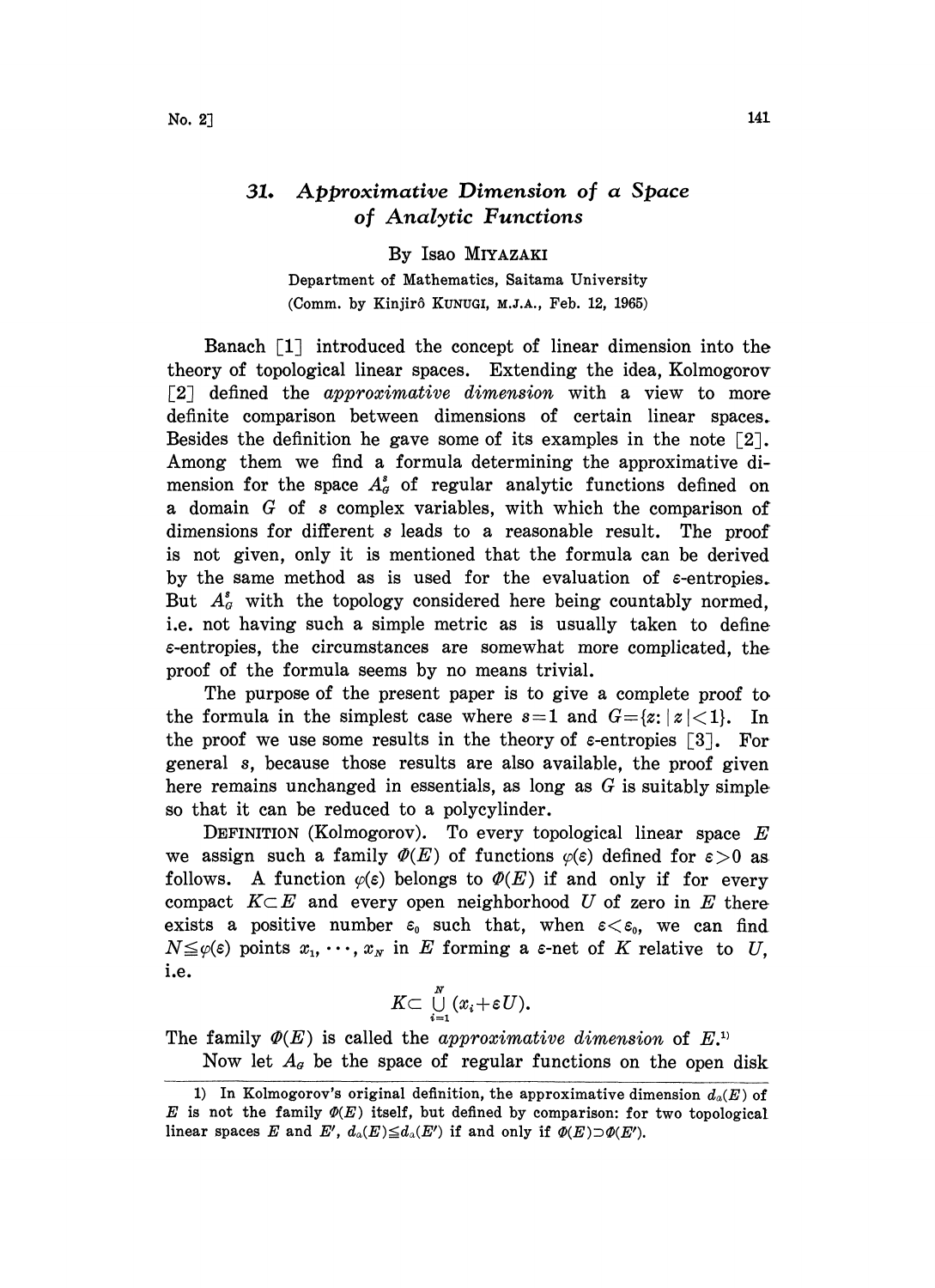$G = \{z : |z| < 1\}$  with the topology of uniform convergence on every compact subset of G. We shall write also  $r_n=1-\frac{1}{n}$ ,  $G_n=\{z: |z|< r_n\}$ and  $G_n = \{z : |z| \leq r_n\}$  for  $n=2, 3, \cdots$ . We can take as a local base of  $A_{\alpha}$  the family of neighborhoods  $\{\varepsilon, U_n : \nu = 1, 2, \dots; n = 2, 3, \dots\},$ where  $\varepsilon_{\nu} \downarrow 0$  and

$$
U_{n} = \{f(z) \in A_{d}: \sup_{z \in \bar{d}_{n}} |f(z)| < 1\}.
$$

**THEOREM** (Kolmogorov). A function  $\varphi(\varepsilon)$  for  $\varepsilon > 0$  belongs to  $\Phi(A_{\alpha})$  if and only if

$$
\lim_{\epsilon \to 0} \frac{\log \varphi(\varepsilon)}{\left(\log \frac{1}{\varepsilon}\right)^2} = \infty.
$$

Proof. Suppose that we are given an arbitrary compact subset  $K\subset A_{\sigma}$  and a neighborhood U of zero in  $A_{\sigma}$ . We can choose a sufficiently small neighborhood  $\varepsilon_{\nu}U_{n}$  from among elements of the local base taken above such that its closure in  $A_{\sigma}$ 

 $\epsilon, \bar U_n{=\hspace{-2.5pt}}\{f(z)\hspace{-2.5pt}\in\hspace{-2.5pt} A_d{:}\sup_{z\in \bar{\bar{a}}_n}|f(z)|{\leqq}\hspace{-2.5pt}\epsilon,\hspace{-2.5pt}}\}\hspace{-2.5pt}\subset U.$ 

Take an integer 
$$
m > n
$$
, and put  
\n(2)  $\sup_{f \in K} \sup_{z \in \overline{d}_m} |f(z)| = C$ ,

the left hand side of  $(2)$  being finite because of compactness of  $K$ .

Let  $A_{\theta_m}^{\bar{q}_n}(C)$  be the space of regular functions  $f(z)$  on  $G_m$  not exceeding C by moduli with the uniform metric on  $\bar{G}_n \subset G_m$ , i.e.

$$
A^{\overline{g}_m}_{\sigma_m}(C) = \{ \text{regular } f(z) \text{ on } G_m \colon \sup_{z \in G_m} |f(z)| \leq C \},
$$
  

$$
\rho_n(f_1, f_2) = \sup_{z \in \overline{G}_n} |f_1(z) - f_2(z)| \text{ for } f_1, f_2 \in A^{\overline{g}_m}_{\sigma_m}(C).
$$

If we introduce the same metric  $\rho_n$  (i.e. the uniform metric on  $\bar{G}_n$ ) into the spaces R and  $\widetilde{A}$  of all regular functions on  $G_m$  and  $G$ respectively ( $A_{\sigma}$  and  $\widetilde{A}$  are the same as point set, but with different topologies),  $A_{\theta_m^m}^{\overline{q}_n}(C)$  and  $\widetilde{A}$  are subspaces of  $R$ , and it holds  $K\subset \widetilde{A}\cap A_{\theta_m^m}^{\overline{q}_n}(C)\subset R$ .

$$
K{\subset}\widetilde{A}\cap A_{a_m}^{\overline{a}_n}(C){\subset}R.
$$

The set K considered with the metric  $\rho_n$  as a subspace of R will be denoted for a while by the same K without any confusion.  $\bar{U}_n$  is the unit sphere of the space  $A$ .

Now, given a positive number  $\varepsilon$ , we consider the most economical  $\epsilon \epsilon_{\gamma}$ -net  $\{x_1, \cdots, x_N\}$  of K in the metric space  $\tilde{A}$ , i.e.  $x_1, \cdots, x_N \in \tilde{A}$  and (3)  $K \subset \bigcup_{i=1}^N (x_i + \varepsilon \varepsilon, \overline{U}_n),$ 

the number  $N$  of points being minimal under the above condition. By definition, the logarithm of N to the base 2 is the  $\varepsilon_{\varepsilon}$ -entropy of the set  $K$  relative to  $\tilde{A}$ .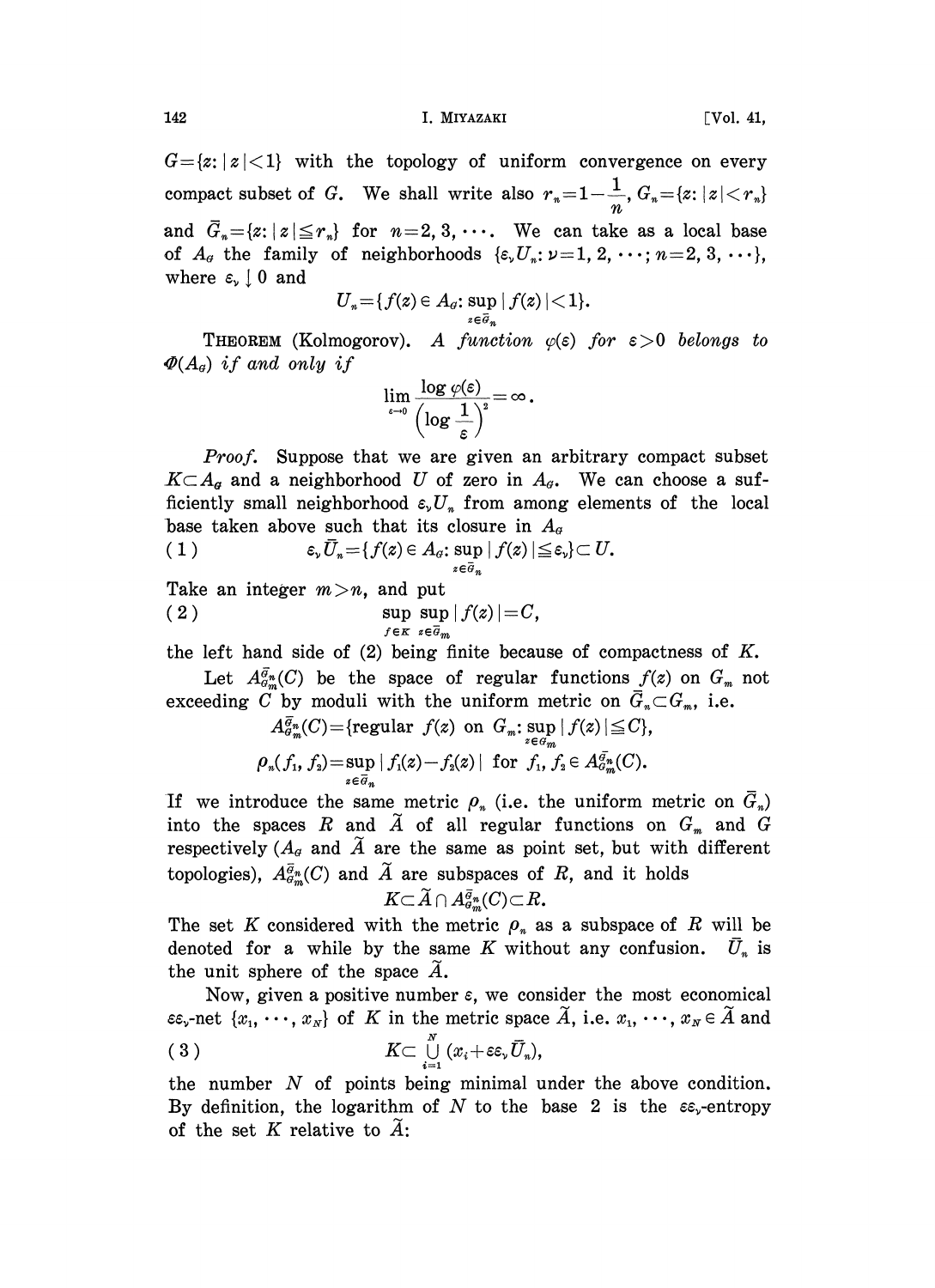$$
(4) \tlog_2 N = H_{\epsilon \epsilon_{\nu}}^{\widetilde{A}}(K).
$$

We introduce here some more quantities of this kind:  $\varepsilon \varepsilon$ -capacities  $C_{\epsilon s}(K)$ ,  $C_{\epsilon s}(A_{\sigma_m}^{\bar{G}_n}(C))$ , and  $\epsilon s$ , entropy  $H_{\epsilon s}(A_{\sigma_m}^{\bar{G}_n}(C))$ . By elementary theorems in the theory of  $\varepsilon$ -entropies (cf. [3], §1), and because  $K \subset \overline{A_{\sigma^m}^{\sigma_n}}(C)$ , we have

(5) 
$$
H_{\epsilon\epsilon_{\nu}}^{\mathcal{A}}(K) \leq C_{\epsilon\epsilon_{\nu}}(K) \leq C_{\epsilon\epsilon_{\nu}}(A_{\epsilon_{m}}^{\bar{\alpha}_{m}}(C)).
$$

For the space  $A_{\mathcal{G}_m}^{\alpha_n}(C)$ , the asymptotic behavior of its  $\varepsilon$ -entropy and  $\varepsilon$ -capacity is known (cf. [3], §7), that is, for  $\varepsilon \rightarrow 0$ 

$$
H_{\bullet}(A^{\overline{a}_n}_{\sigma_m}(C))\!\sim\! C_{\bullet}(A^{\overline{a}_n}_{\sigma_m}(C))\!\sim\!\frac{\left(\log_{\scriptscriptstyle 2}\frac{1}{\varepsilon}\right)^{\scriptscriptstyle 2}}{\log_{\scriptscriptstyle 2}\frac{r_m}{r_n}}
$$

We see that the last side of inequalities (5) has the same order of infinity for  $\varepsilon \rightarrow 0$ :

(6) 
$$
C_{\epsilon\epsilon_{\mathsf{y}}}(A_{\sigma_{m}}^{\overline{\sigma}_{n}}(C)) \sim \frac{\left(\log_{2}\frac{1}{\varepsilon\epsilon_{\mathsf{y}}}\right)^{2}}{\log_{2}\frac{r_{m}}{r_{n}}}\sim \frac{\left(\log_{2}\frac{1}{\varepsilon}\right)^{2}}{\log_{2}\frac{r_{m}}{r_{n}}}.
$$

Now suppose a function  $\varphi(\varepsilon)$  of  $\varepsilon > 0$  satisfies the condition

(7) 
$$
\lim_{\epsilon \to 0} \frac{\log_2 \varphi(\epsilon)}{\left(\log_2 \frac{1}{\epsilon}\right)^2} = \infty.
$$

Then for sufficiently small  $\varepsilon < \varepsilon_0$  we have from (4), (5), (6), and (7)  $\log_2 \varphi(\varepsilon) \!>\! C_{\varepsilon\circ} (A_{G_m}^{\overline{g}_n}(C))\!\ge\! \log_2 N,$ 

while from (1) and (3)

$$
K\subset\mathop{\cup}\limits_{i=1}^{N}(x_{i}+\varepsilon U).
$$

Thus we found a  $\varepsilon$ -net  $\{x_1, \dots, x_N\} \subset A_\varepsilon$  of K relative to U, where the number of points  $N < \varphi(\varepsilon)$  for  $\varepsilon < \varepsilon_0$ . We conclude that  $\varphi(\varepsilon) \in \varPhi(A_\varepsilon)$ .

Conversely, let  $\varphi(\varepsilon)$  be an arbitrary element of the family  $\varPhi(A_{\varepsilon})$ . Take a compact subset

$$
K = \{ \text{regular } f(z) \text{ on } G \colon \sup_{z \in G} |f(z)| \leq C \}
$$

and a neighborhood  $U=U_n$  in  $A_a$  for some fixed  $C>0$  and some  $n \geq 2$ . Consider the most economical  $\varepsilon$ -net  $\{x_1, \dots, x_N\} \subset A_g$  of K relative to  $U$ , i.e.

$$
(8^{\tilde{}}_{\cdot}) \qquad \qquad K \subset \bigcup_{i=1}^N (x_i + \varepsilon U),
$$

the number  $N$  being minimal under the condition. Now we introduce into the set K the uniform metric  $\rho_n$  on  $\overline{G}_n$ , and denote the obtained space by  $A_{\sigma}^{\tilde{g}_n}(C)$  in accordance with the previous notation. Let  $\tilde{A}$ denote again the space of the set  $A_{\sigma}$  with the metric  $\rho_n$ , and  $\bar{U}_n \supset U$ its unit sphere. From (8) surely